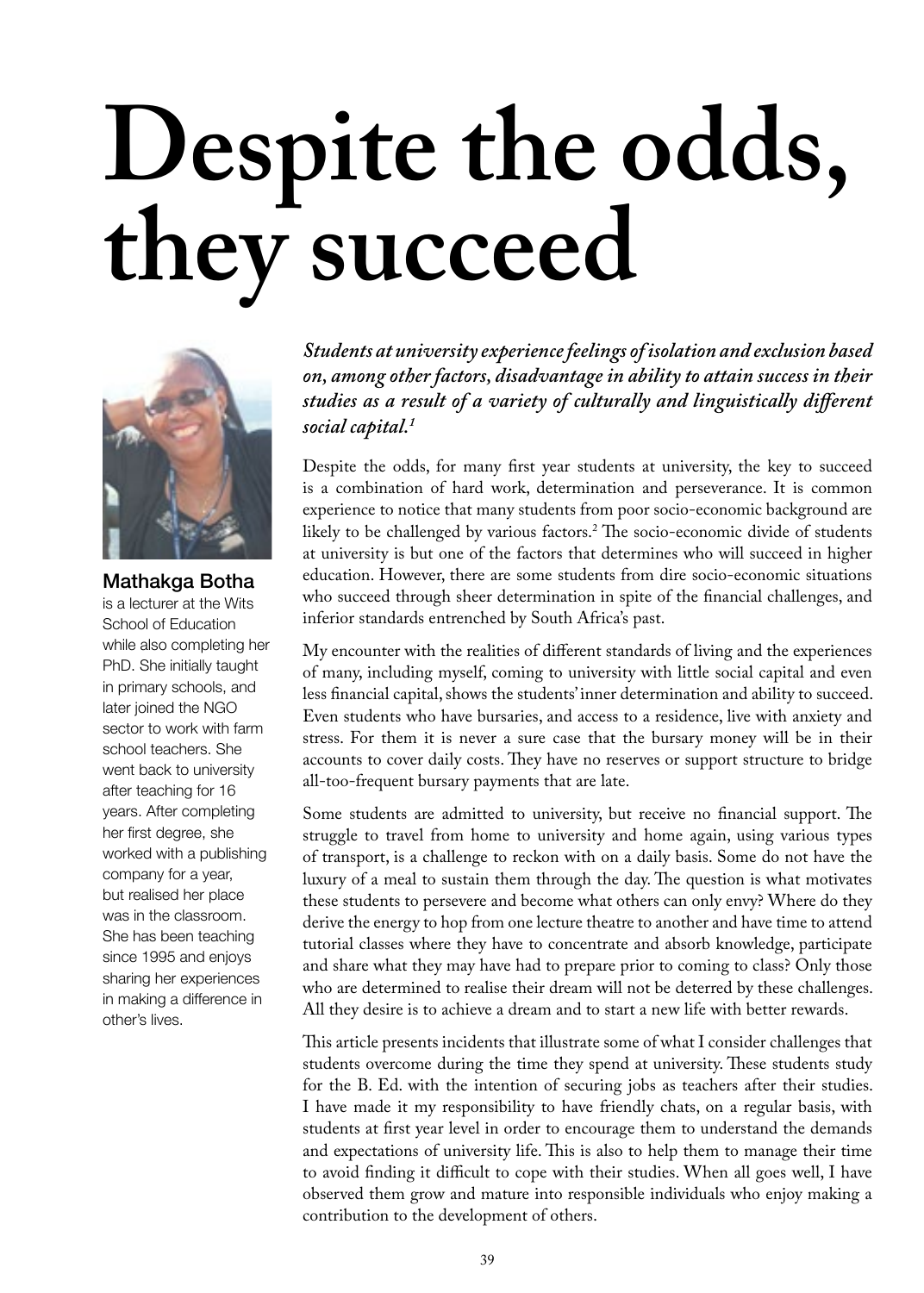For most of these students, their stories end well when I see them walk onto the stage at their graduation ceremonies. Some may take longer than the four years to complete a B. Ed. degree, but what is to be celebrated is that they succeed, in the end, through hard work, and perseverance.

One of my favourite stories is that of three friends from the same township school who passed their National Certificate and chose teaching as their future

*On days that they have not managed to secure enough money to cover the travelling costs for all three of them, they make arrangements as to alternate who will attend the lectures and tutorials. In the weeks that they face serious !nancial constraints, then only one of them attends for the week, takes notes, collects any material issued and then attempts to share the knowledge with the others.* 

career. They were accepted by a prestigious university, and they intended to do their best to pass their degrees and become alumni of the University of the Witwatersrand (Witsies). However, on a weekly basis, these three friends have to find money to travel from their township to campus to attend lectures and tutorials. The lack of finance is one of their biggest challenges. Over weekends they offer their services to the taxi owners and wash taxis in their township to earn their travel money. However, this employment is never guaranteed, as there are many others seeking the same jobs.

On days that they have not managed to secure enough money to cover the travelling costs for all three of them, they make arrangements as to alternate who

will attend the lectures and tutorials. In the weeks that they face serious financial constraints, then only one of them attends for the week, takes notes, collects any material issued and then attempts to share the knowledge with the others.

How these students decide how often each gets a chance to attend lectures, and how effectively that person is able to engage the others with the knowledge he has gathered, is unimaginable. These friends have developed a familial bond that has kept them together since early in their schooling life. As I write this article, they have all passed their second year B. Ed. studies in Secondary School teaching. This, despite the almost insurmountable odds they faced.

The second story is that of a student who is not deterred from his studies by the fact that he does not have money. He is on campus daily attending lectures and tutorials, yet at night he does not rest, as he takes one of the lousiest jobs in order to be able to raise funds to enable him to cope. This is one of the students with absolute dedication and passion for the teaching profession. Such students remind us of what each one of us can achieve through hard work, dedication and perseverance.

The last story I want to share is based on my own observation, and comments made by students coming to university with little learning culture and linguistic capital. South African schools have very diverse learning cultures. In particular, the choice of Language of Learning in schools creates serious barriers for students at tertiary level. Some students who come to university make claims that although the medium of instruction or Language of Learning, Teaching, and support<sup>3</sup> (LOLTs) is English, in most schools in South Africa, not all subject teachers have the language proficiency to teach their subjects in English. As a result, many students will not have been exposed to the effective use of English. Somehow these students pass well enough to gain entry into university, perhaps because they come from schools where teachers drilled them to succeed. It is only when they encounter a new culture of teaching and learning at university, whereby they have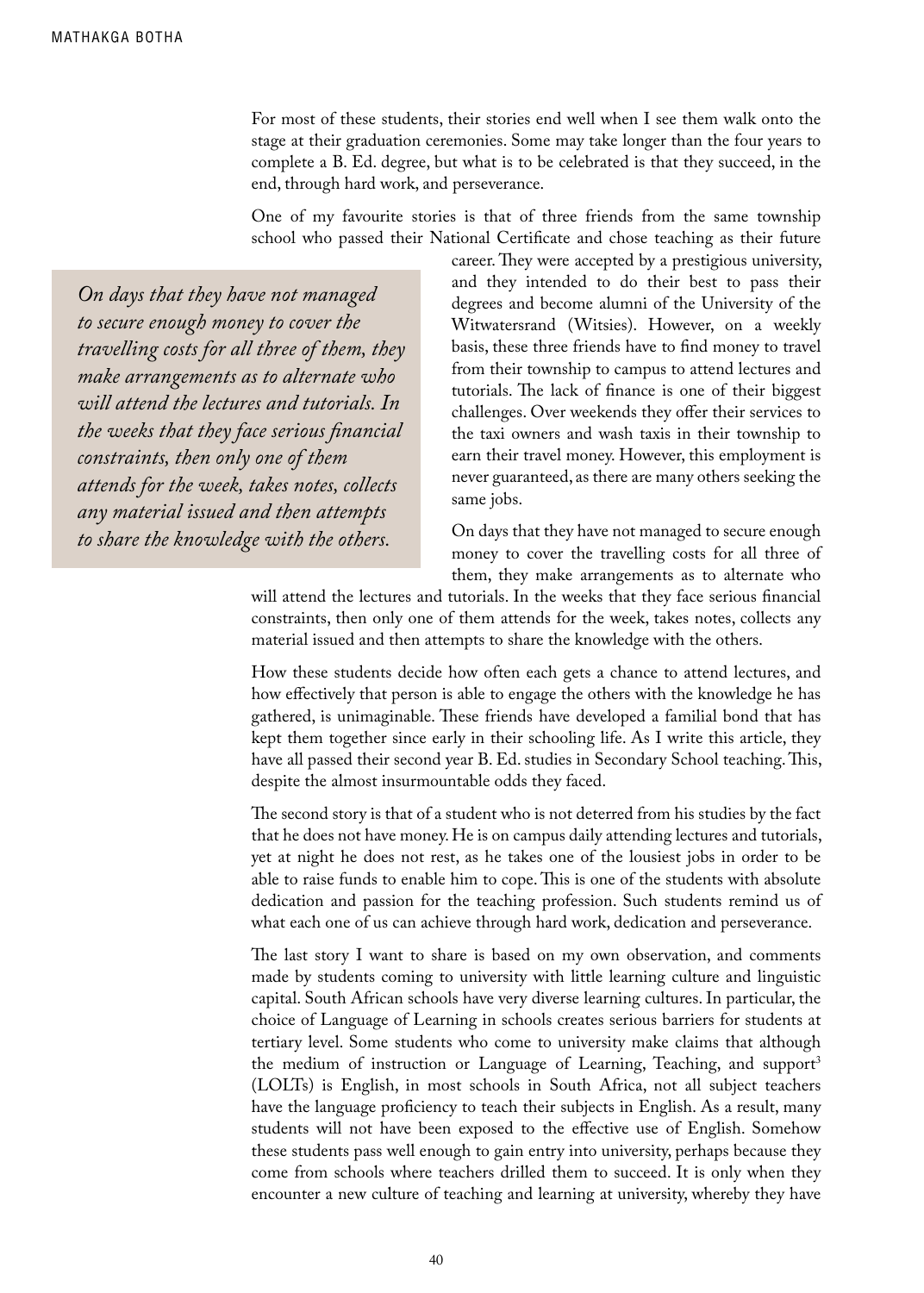to do extensive reading on their own, interpret knowledge and develop skills such as writing academic essays that these students start to realise the challenges ahead of them. For some, adjustment is quicker, depending on their exposure to other resources such as English-language television, radio programmes and newspapers. For the unlucky ones, English remains a problem, despite encouragement to work in groups, in order to build confidence.

Unlike school, university teaching does not offer the luxury of student dependency. Habits of self and time management are for most students a big challenge as they are used to being followed and forced to do what they have to do. The relationship between students and lecturers also takes time to establish unlike the case at school. However, there are students who, after their first assignments, when they realise that they did not perform as expected, confront such challenges and use all available opportunities to improve themselves in areas they lack. #is only happens to those with determination to overcome their challenges. There are still those among them who will take time to acknowledge their weaknesses and, as a result, they delay seeking help until it is too late to make significant changes. To those who acknowledge weakness and attend to it, improvement in reading and writing ability becomes significant. They also make good efforts to improve spoken efficiency, which they will need if they are to cope when they do their teaching practice.

I had students reporting after their first teaching practice that it was the first time they had been required to speak in English in front of learners. For some it was worse when they had to do teaching practice in former Model C schools with a majority of learners from white communities. The issue of language emerged as a problem that almost prevented them from imparting the knowledge they had, but could not communicate verbally. The best of the students derived courage from experiences that could easily have caused them to lose hope. Sharing their

*!ey shared how terri"ed they were, how much they realised that the way they had been taught in school hampered their own good teaching practices. After sharing these experiences, they were determined to get it right on their next teaching practice.*

teaching practice experiences motivated others to take courage, knowing they were not the only ones struggling. They shared how terrified they were, how much they realised that the way they had been taught in school hampered their own good teaching practices. After sharing these experiences, they were determined to get it right on their next teaching practice. It takes determination and motivation for these students to make it at the end, despite all the odds. They accept that they were not well prepared for challenges of learning at a university, but through hard work, they pull through and become better at what they do. Although not all students succeed at first, those who do are a symbol that determination and hard work pays.

It is through these cases that we can hope that once these students do become teachers, they will not repeat the kind of teaching they may have gone through, but that they will have pride in their achievement and plant back in society a good learning culture. They will teach good habits that prepare young upcoming generations, and expose them to necessary knowledge and skills they will need in their own higher education studies in future. Using their own experiences as students at university they have to make their teaching focus on what they know may create barriers to effective learning. It is skills such as reading, writing, and note-taking that are not given priority in most schools and impact negatively on students who get admitted to university. It can be expected that these students will